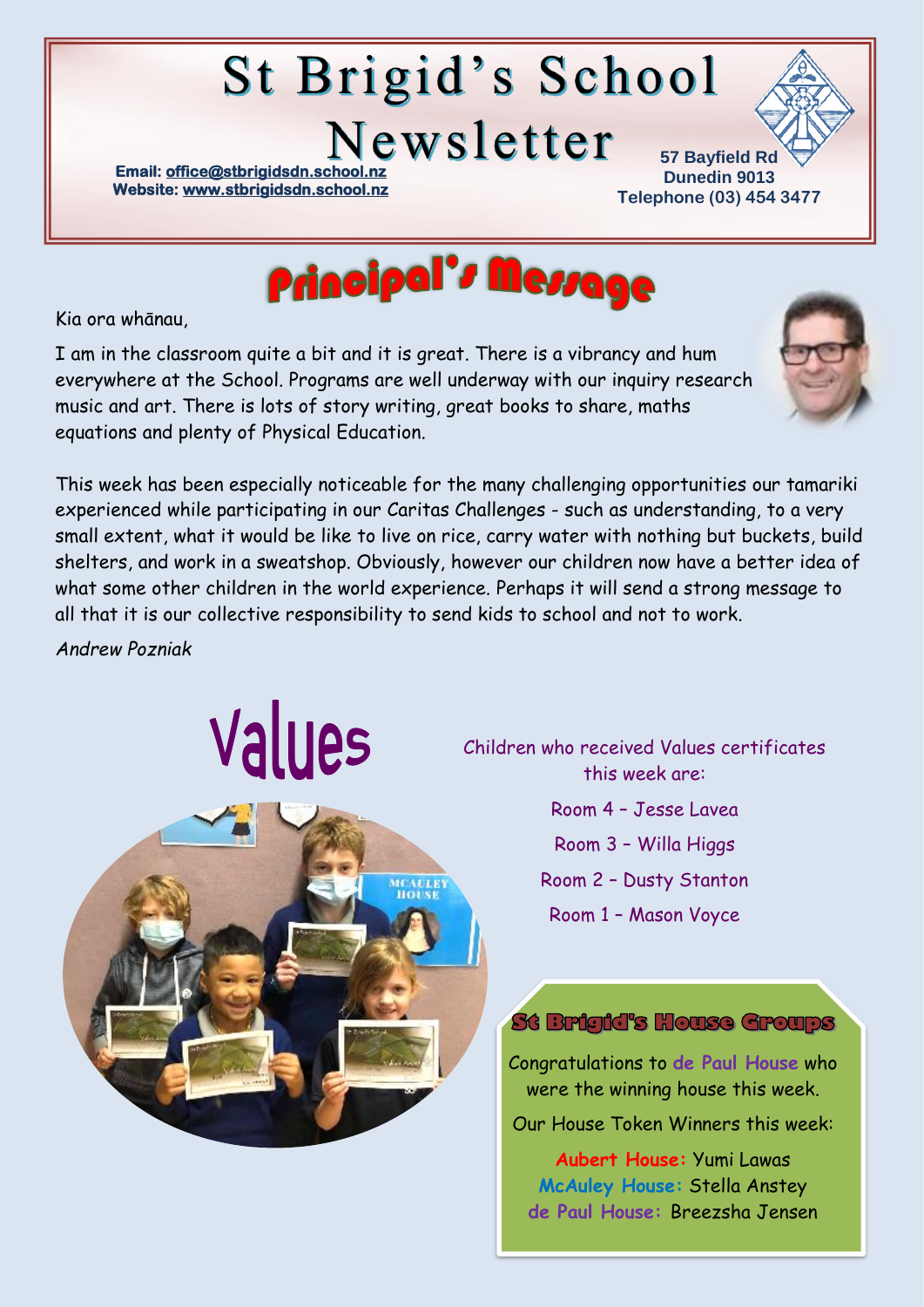*20 May 2022*

# Covid-19 Information

New Zealand is still at Orange

Last week we reviewed the mask mandate, we have decided to carry on with mask-wearing because we want to keep our community as safe as possible from Covid and have as many children learning on-site as we can. All those good actions including mask wearing will reduce the risk of harm from COVID-19 and will also help to prevent seasonal illnesses, especially flue. We adhere to any government decision about the wearing of masks.

## **Whanau Hui**

Thank you to those parents who came to our Whanau Hui. We did have quite a lot to discuss including the roll and assessment. I will be sending out the PowerPoint we presented on Tuesday night to those who were unable to attend. It illustrates our strategy going forward with the school roll and assessment

## Snow Days<sup>8</sup> As we are now- in

winter it is important to note that weather conditions sometimes mean that school may open late or be closed for the whole day. The decision to close schools or open late is made by a group of principals and the police.



Announcements are made on Classic Hits (89.4FM) during the cancellation service that generally follows each news bulletin. There is also a pre-recorded cancellation line service which is (03) 471 7555 or check out the Hits Dunedin Facebook Page or Dunedin Cancellations Facebook page for up to date information.

Late starts and cancellations will also be posted on our Facebook Page as soon as we are aware of them.

**Please make sure there is a staff member onsite before you drop off your child on icy, late start days as staff are often restricted with their travel.**

### **Family Mass**

Thank you to all of those families who came to the family Mass last Sunday. It was a resounding success with the children taking a starring role in the Mass - from doing the readings and prayers of the faithful to Altar serving and of course singing the hymns.

A thank you to all the children who turned up and their parents and of course to Miss Wassell who organised it and to the very talented musicians including our very own Mr Forster and the Chair of the School Board, Mr MacLeod.

### **Caritas Challenge**

The Caritas Challenge was another great success. All challenges are now completed.

As I said in my introduction it gave a small insight into what children who are less fortunate than us go through to survive day by day.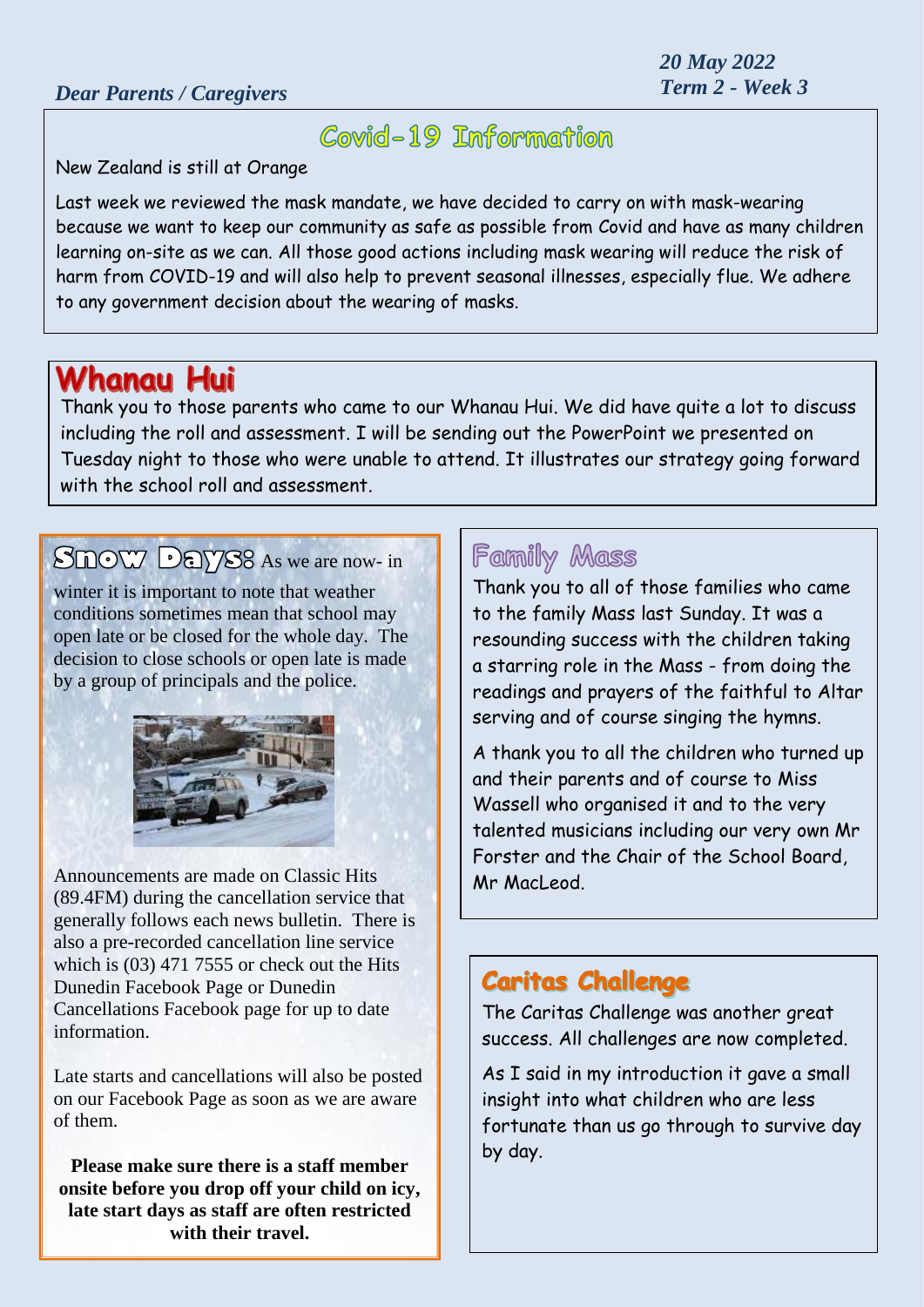| <b>What's on Next Week</b> |                                                     |
|----------------------------|-----------------------------------------------------|
|                            | Tues 24 May   Rooms 1 & 2 will be attending Mass at |
|                            | St Patrick's. The Mass will be                      |
|                            | televised on Shine TV                               |
| What's on This Term        |                                                     |
| Fri 3 June                 | Teacher Only Day - (School Closed)                  |
| Mon 6 June                 | Queens Birthday - (School Closed)                   |
| Fri 24 June                | Matariki (School Closed)                            |
| <b>Mon 27</b>              | Teacher Only Day (School Closed)                    |
| June                       |                                                     |



Welcome to our newest member Kalisi Bingley.

Next Meeting 7pm Tuesday 24 May in Staffroom.

St Brigid's School Board News

Next Meeting - Wednesday 22 June at 6pm

# Sport's News

**Miniball** results this week: St Brigid's Hot Shots lost. POD – Vincent Beatson St Brigid's Magic lost. POD – Georgia Higgs. St Brigid's Ninjas won. P.O.D – William Valentine.

**Netball** starts on 2<sup>nd</sup> June.

#### **School Donation Receipts**

Receipts for contributions to EOTC, copier etc are coming home today – please check your child's backpack.

These amounts relate to any contributions paid during 1 April 2021 – 31 March 2022

> These payments are tax deductible

# Reminders

#### **Reporting Absences**

If your child is absent from school, we need to be notified of the reason why your child is absent. If we are not told of the reason, we then have to mark the child as truant.

**Contact Details**: Please contact the office if your contact details have changed recently as we are aware that some phone numbers, emails and addresses may not be current.

#### **School Bank Account Details**

#### **Board of Trustees - School Account**:

06 0942 0045712 00 (For stationery payments, sports fees, EOTC & Copier contributions etc)

**PTA – Fundraising Account**: 06-0901-0797125-00 (For fundraising, uniform shop, lunch orders etc).

Kind regards - Andrew Pozniak